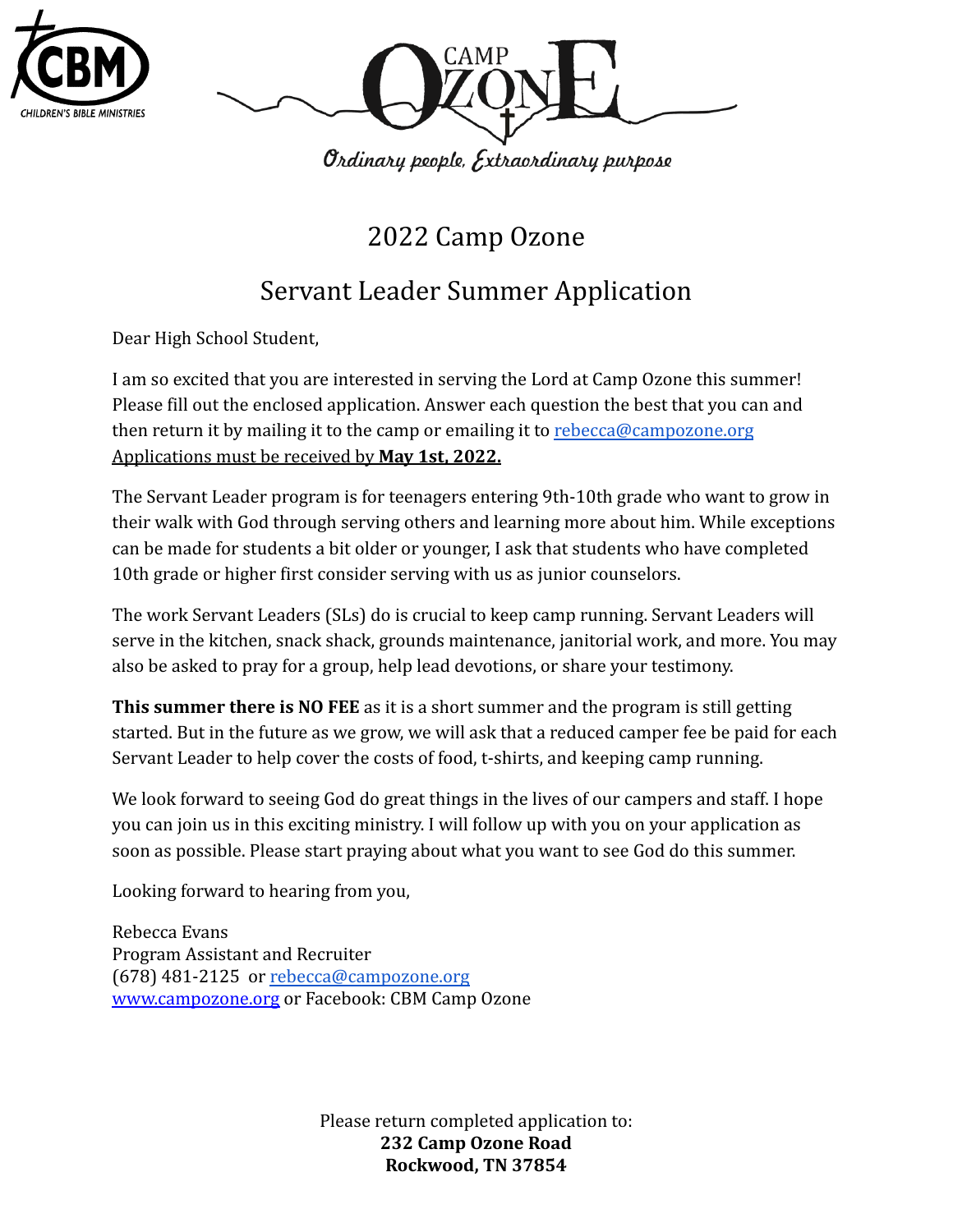## Important Notes to Parents

- Check-in time for Servant Leaders is 4:00 EDT on the first day of camp (Sunday). Please have them eat lunch before they arrive. Please give any medications or money to be spent on snacks during the week to the SL Coordinator at check-in.
- Be aware that they will be using bleach while working in the kitchen and should choose their work clothes accordingly.
- Closed toed shoes and hats are required to work in the kitchen and dining hall.
- Students should wear clothes that are within the following dress code.
	- Shorts should reach mid-thigh or lower. Boys can only wear tank tops at swim time. The straps of girls' tank tops should keep bra straps well covered. If girls wear leggings, they should only wear athletic leggings, and they should wear a shirt with it that reaches mid thigh.
- All Servant Leaders are required to complete all responsibilities before leaving but MUST be picked up no later than 6:00pm EDT each Friday they complete service. Minor volunteers will not be allowed to spend the weekends at Camp Ozone without permission from the Camp Director.
- Remember that your teen is part of the staff this summer and represents Christ and Camp Ozone in all that they do.

## What to Pack

- Water bottle
- Bible, notebook, pen,
- Sleeping bag or pillow, sheets, and blanket for a twin bed
- Towels for water activities and showering
- Wrist watch and alarm clock
- Active clothes: mid-thigh or longer Shorts, T-shirts, jeans, etc.
- Swimsuit (Boys: wear your shirt until you reach the waterfront. Girls: if your swimsuit doesn't cover your stomach, please wear a shirt over it while swimming)
- Pajamas, underwear, socks
- Light jacket or sweater, tennis shoes, and flip-flops
- Toiletries: toothbrush, soap, insect repellent, sun screen, etc.
- Optional: disposable camera, flashlight, light backpack

# What NOT to Pack

If you choose to bring the items listed below, you risk being sent home.

- Cell phones (may be given to the SL Coordinator to be kept in the office until end of the week)
- Radios, MP3/CD players
- Illegal drugs, alcohol, cigarettes/vape pens/E-cigs
- Knives, weapons, fireworks
- Electronic games or valuables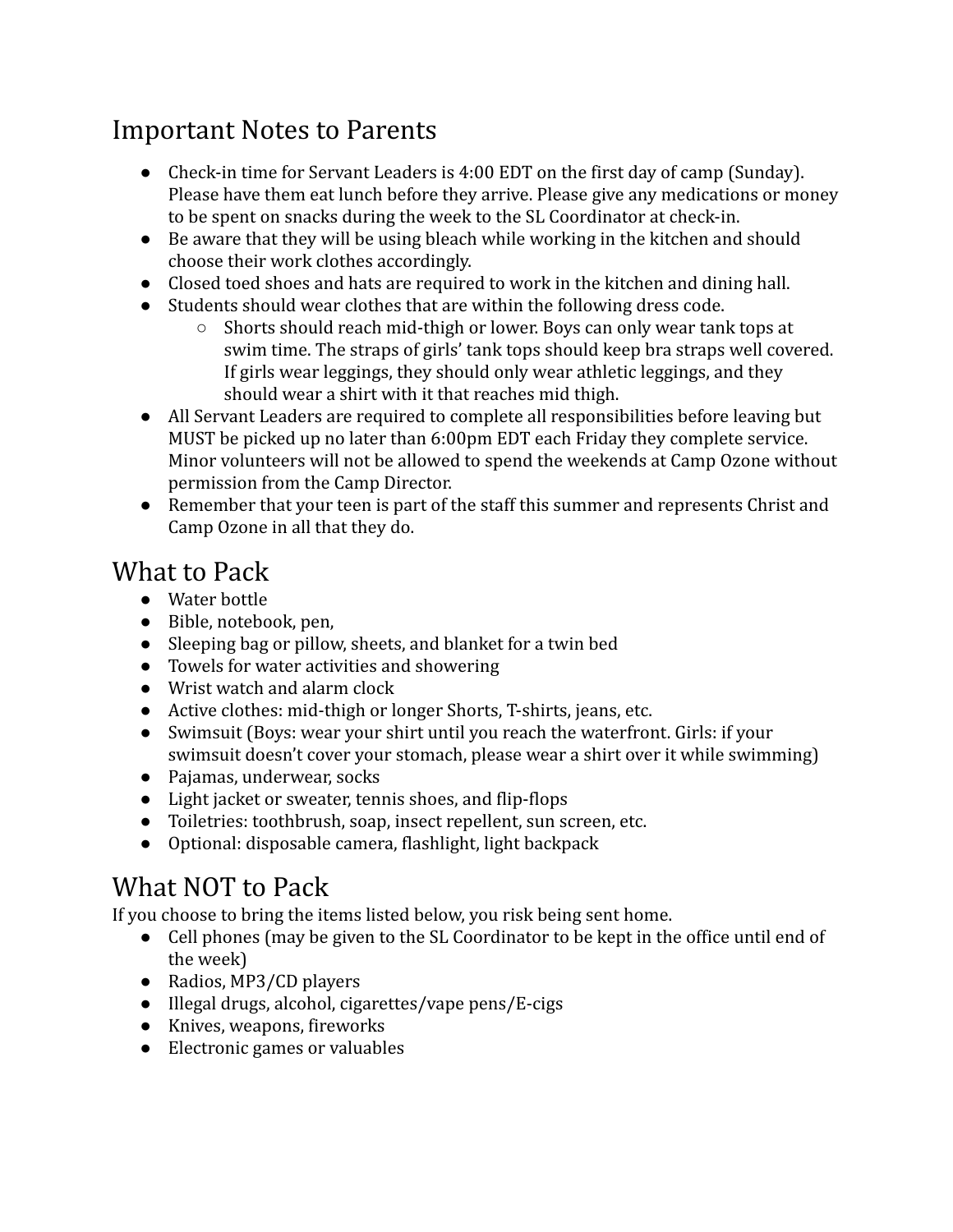#### SERVANT LEADER APPLICATION

Please write legibly (print if necessary). Application must be filled out completely.

| Gender: Male or Female                                                                                                                                                       | Grade completed in May 2022 |            |                |                    |
|------------------------------------------------------------------------------------------------------------------------------------------------------------------------------|-----------------------------|------------|----------------|--------------------|
|                                                                                                                                                                              |                             |            |                |                    |
| Applicant's Phone #<br>Shirt Size: ______                                                                                                                                    |                             |            |                |                    |
| List of social media accounts & usernames (Instagram, twitter, etc.):                                                                                                        |                             |            |                |                    |
|                                                                                                                                                                              |                             |            |                |                    |
|                                                                                                                                                                              |                             |            |                |                    |
|                                                                                                                                                                              |                             |            |                |                    |
|                                                                                                                                                                              |                             |            |                |                    |
|                                                                                                                                                                              |                             |            |                |                    |
| Mark each week of camp you are available and willing to serve:                                                                                                               |                             |            |                |                    |
| $\Box$ June 12 - June 17 Explorers Camp 01<br>$\Box$ June 19 - June 24 Discovery Camp 01<br>$\Box$ June 26 - July 1 Explorers Camp 02<br>July 10 - July 15 Discovery Camp 02 |                             |            |                |                    |
| Have you attended Camp Ozone before as a worker/camper?                                                                                                                      |                             | <b>YES</b> | N <sub>0</sub> |                    |
| Are you interested in serving with our worship team?                                                                                                                         |                             | <b>YES</b> | N <sub>O</sub> | Vocal Instrumental |

Do you have any dietary restrictions, allergies, or other health issues that the Camp Ozone staff should be aware of in order to help you have a safe week at camp?

\_\_\_\_\_\_\_\_\_\_\_\_\_\_\_\_\_\_\_\_\_\_\_\_\_\_\_\_\_\_\_\_\_\_\_\_\_\_\_\_\_\_\_\_\_\_\_\_\_\_\_\_\_\_\_\_\_\_\_\_\_\_\_\_\_\_\_\_\_\_\_\_\_\_\_\_\_\_\_\_\_\_\_\_\_\_\_\_\_\_\_\_\_\_\_\_\_\_\_\_\_\_\_\_\_ \_\_\_\_\_\_\_\_\_\_\_\_\_\_\_\_\_\_\_\_\_\_\_\_\_\_\_\_\_\_\_\_\_\_\_\_\_\_\_\_\_\_\_\_\_\_\_\_\_\_\_\_\_\_\_\_\_\_\_\_\_\_\_\_\_\_\_\_\_\_\_\_\_\_\_\_\_\_\_\_\_\_\_\_\_\_\_\_\_\_\_\_\_\_\_\_\_\_\_\_\_\_\_\_\_

\_\_\_\_\_\_\_\_\_\_\_\_\_\_\_\_\_\_\_\_\_\_\_\_\_\_\_\_\_\_\_\_\_\_\_\_\_\_\_\_\_\_\_\_\_\_\_\_\_\_\_\_\_\_\_\_\_\_\_\_\_\_\_\_\_\_\_\_\_\_\_\_\_\_\_\_\_\_\_\_\_\_\_\_\_\_\_\_\_\_\_\_\_\_\_\_\_\_\_\_\_\_\_\_\_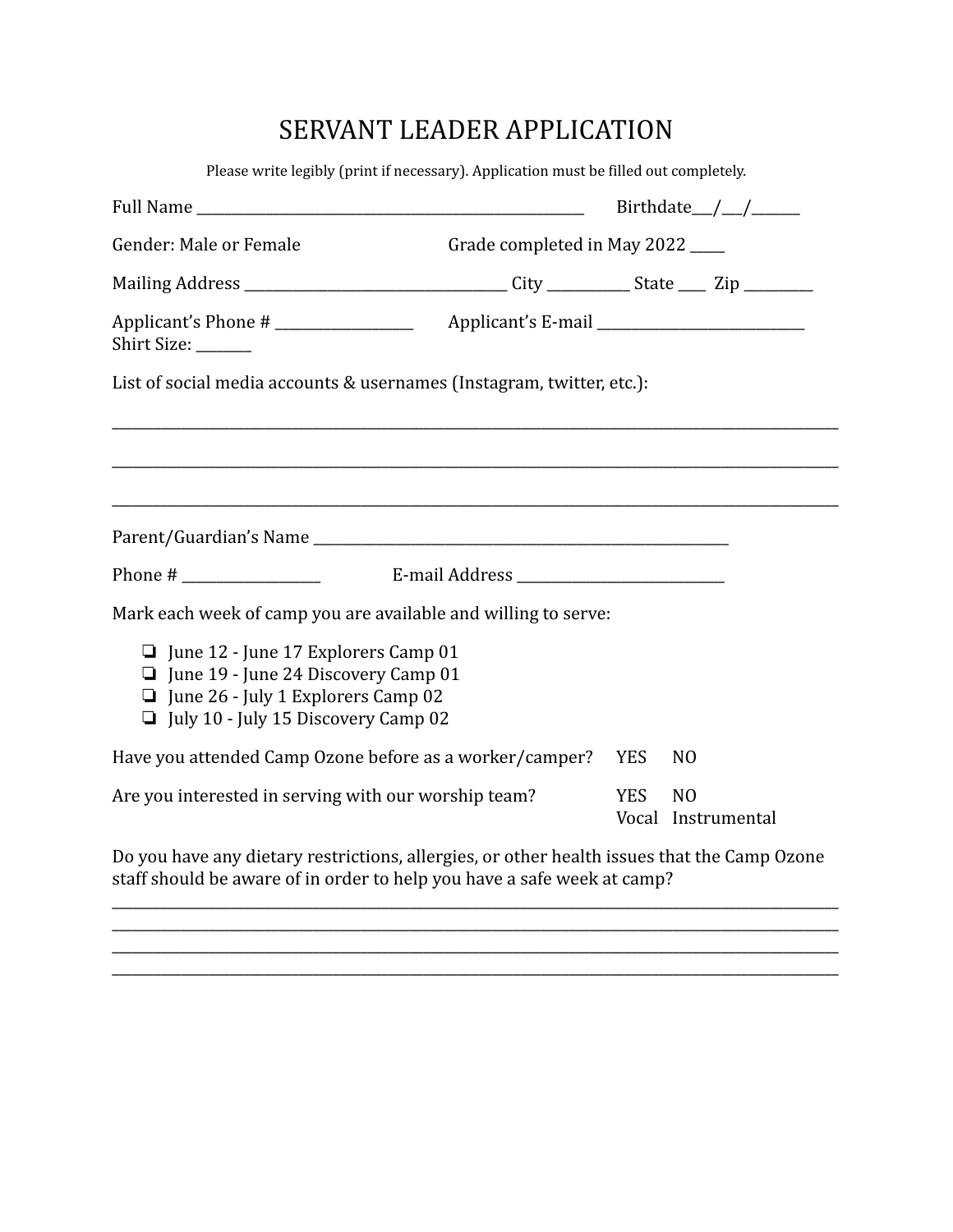List any hobbies or recreational activities you regularly participate in:

Why are you interested in serving God at Camp Ozone?

Please describe at least two of your character strengths and how you expect God to use them.

Please describe at least two of your character weaknesses where you need God's help to improve.

#### Church Life

Are you currently attending a church? YES NO

If no, why not?

If yes, please provide the following information.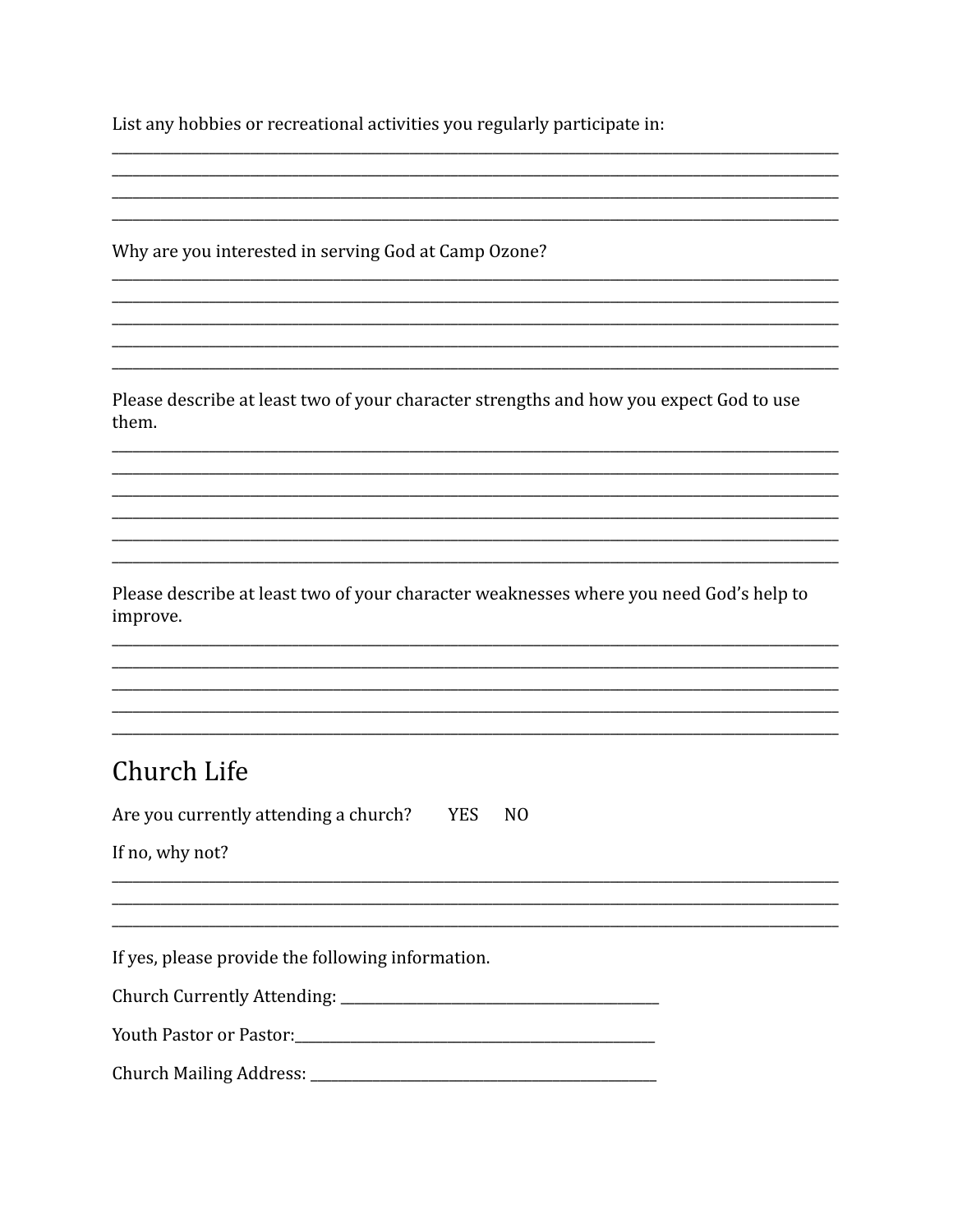| Dŀ<br>.<br>. | ີ |  | -- |  |
|--------------|---|--|----|--|
|--------------|---|--|----|--|

Describe your involvement in your church, other Christian ministry, or volunteer wor:

#### **Salvation Testimony**

Please answer these questions honestly to the best of your ability. SLs are not required to have experienced salvation or be confident in their beliefs. These questions are to help the Camp Ozone staff better serve and teach you as you serve with us.

Has there been a moment when you gave your life to God and accepted His forgiveness for vour sins?

- $\Box$  Yes
- $\Box$  No
- $\Box$  I don't know

If yes, briefly describe that moment as best as you can remember. Could include: where you were, who you were with, and what you prayed.

Are there areas in your life that you believe God has grown you in since salvation? If yes, briefly describe what you were like in that area before salvation, and what you're like now. Example: Before- I lied a lot. After- I don't lie much and when I do I admit it.